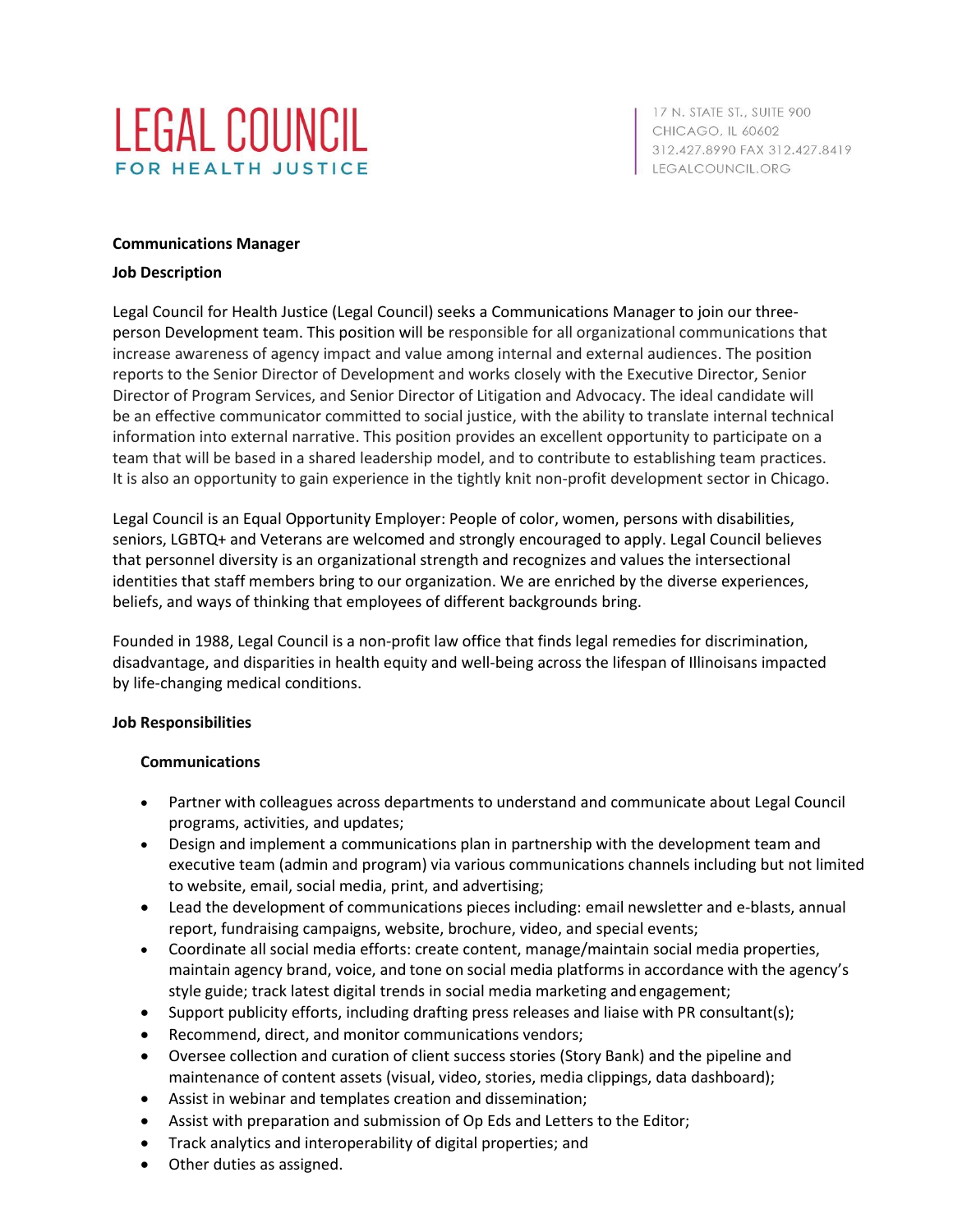# **Fundraising, Outreach and Events**

- Create content, language, and design for all philanthropic communications (ex. emails, one-pagers, annual fund appeals, reports) to funders including individual donors, foundation partners, and legislators;
- Serve as a key member of the development team in efforts to increase and diversify revenue by integrating communications strategies across digital properties, donor database (Blackbaud Raiser's Edge NXT) communications, ecommerce, special event apps, etc.;
- With the Development team and Compliance Manager, participate in acknowledgement process of sending thank you letters to all agency supporters;
- Create all event invitations and materials and serve as point of contact for printing vendors;
- Lead the planning, implementation, and follow-up for communication around special events including but not limited to May Ball, Summer Soiree, Gala, Broadway in Chicago Theater Fundraisers, AIDS Run and Walk, and Advocates Circle reception;
- Staff events as part of the development team;
- Assist in the development of benchmarks for success in communicating around special events, evaluate effectiveness after events, and incorporate improvements in future planning;
- Maintain event master files and documentation to aid planning and execution of future events;
- Coordinate event publicity, including public relations, advertising, and collateral material design, production, and distribution;
- Pitch subject matter experts to media outlets; and
- Other duties as assigned.

# **Job Requirements:**

- 2-4 years of experience in Marketing and/or Communications, or experience in writing and disseminating information;
- Excellent interpersonal, verbal, writing, organizing, storytelling, and teaching skills;
- Experience juggling projects with multiple deadlines and working across departments;
- Computer and design skills: Microsoft Office, Mailchimp, and WordPress; familiarity with social media platforms and measurement tools, Adobe Creative Cloud, Canva
- Able to keep up with latest digital trends and emerging technology;
- Demonstrated ability to work independently as well as cooperatively;
- Demonstrated commitment to social change; and
- Commitment to contributing to a workplace that deeply values engaging and operating with radical non-judgement, and working in collaboration and partnership that is built on trust and respect.

**Relevant experience includes not only professional advocacy on behalf of others, but personal experience with poverty, chronic illness, HIV, mental illness, racism and its consequences, public housing or other issues affecting our client population.**

**How to Apply:** To apply, email a resume, compelling cover letter, and writing sample to:

Liesl Pereira Senior Director of Development [job@legalcouncil.org](mailto:job@legalcouncil.org)

**Salary:** Salary is commensurate with experience (\$55,000 to \$65,000).

In addition to the salary range listed, Legal Council offers a comprehensive benefits package that includes major medical, dental and vision; Generous Holiday and Vacation Paid time Off; Sick Paid Time Off;